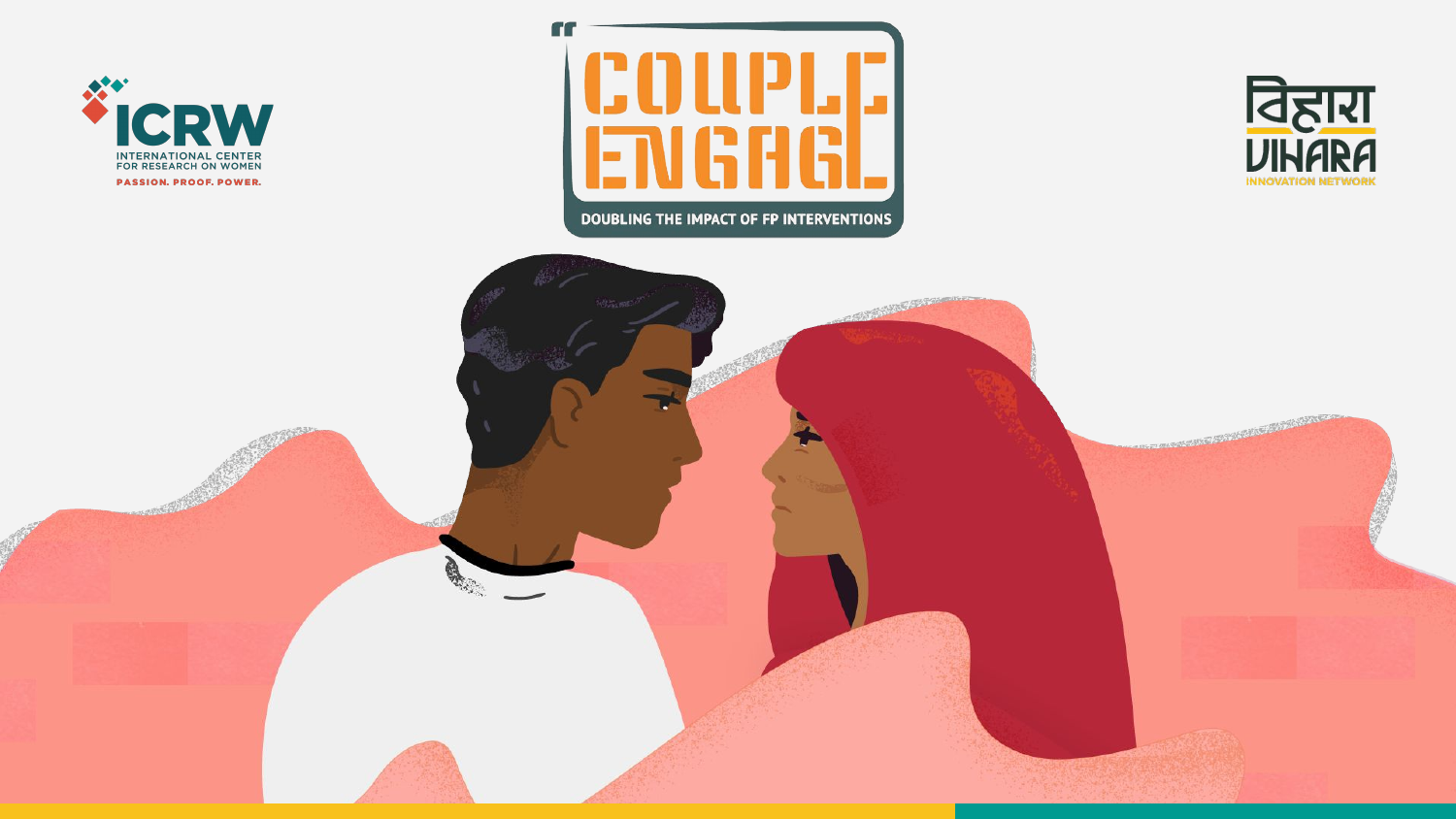

 $\bullet$ 

 $\bullet$ 

 $\bullet$ 

# **FP Uptake**

 $\bullet$ 

Mapping Pathways of FP Uptake for Couples

 $\bullet$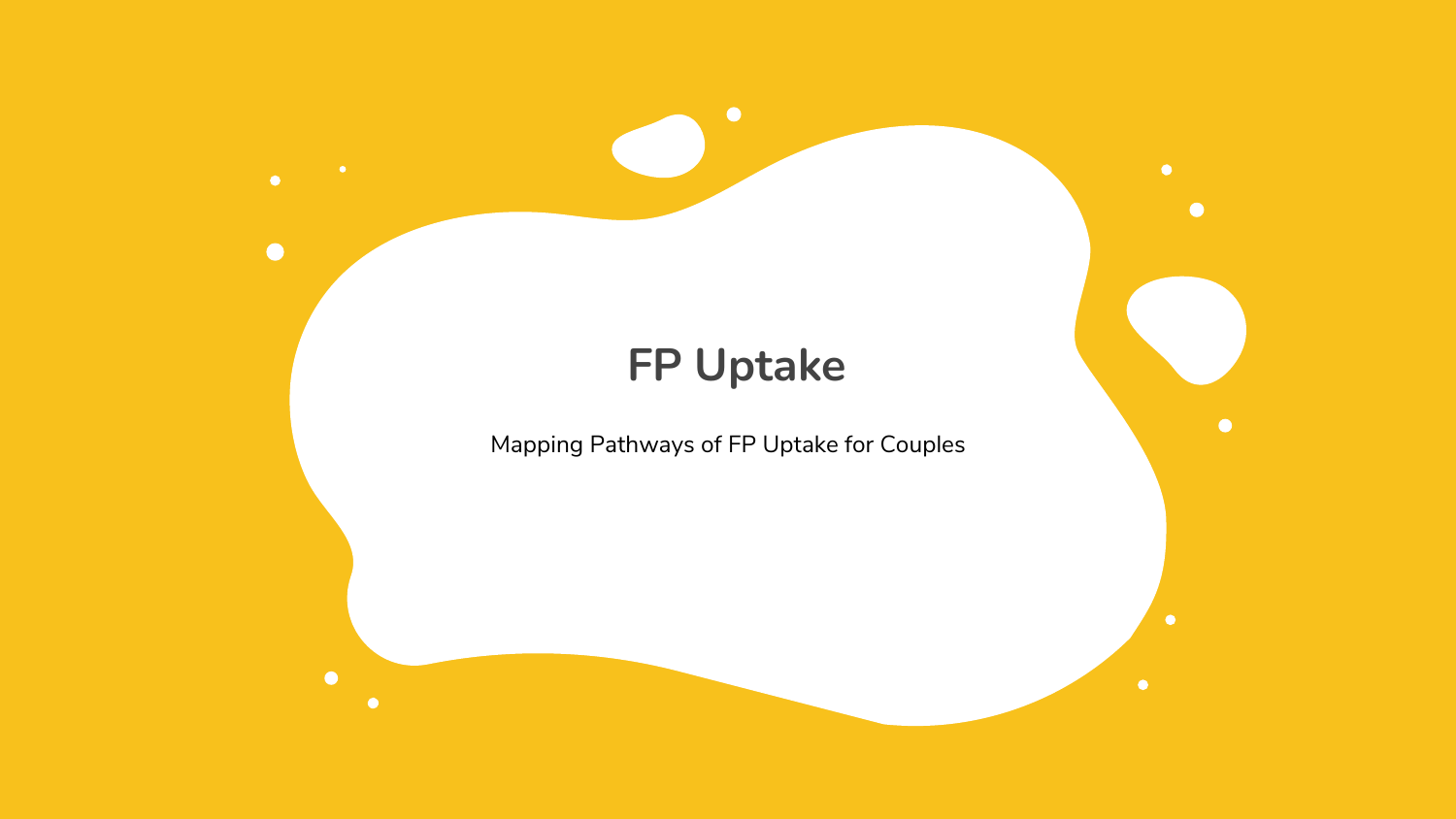### **1. THE MAKING OF A COUPLE**

Negotiating with parents on behalf of one's partner, small gestures of care and love, joint rituals, shared activities and nonverbal display of affections go on to define the couple dynamic between a man and a woman. Sex is neither the sole nor a significant marker of intimacy within a couple. The above building blocks facilitate the desire of the man or the woman to form an intimate relationship with their partner.

The man and the woman come together by choosing to confide about their aspirations and fears in each other. They initiate this by participating in activities like playing ludo, sharing screen time, going to the cinema and understanding their partner's preferences. Further, in the physically intimate space, men and women express themselves in myriad ways which goes on to define their sexual expression.

While some women enjoy this intimacy - they initiate and express it through seduction, persuasion, humour and small gestures. However, there were also women who did not enjoy this act of sex and intimacy, and treated it as a duty. Some women felt ill-at-ease and obliged their husband by performing the act of sex. They did this largely to maintain the status quo in their relationship and to resist any form of violence in the intimate space born out of fear that the man will consider her to be promiscuous.

The sexual drive of men also lies across a spectrum and it is pertinent to mark the role of consent in understanding the perspective men have towards their partner and the integrity of their partner's body. While there were men who believed in consensual sex and relented to their partner's choice, by resorting to other strategies like masturbation in case their partner is unavailable or not interested; there were also men who believed it is their right to have sex and access their wife's body.



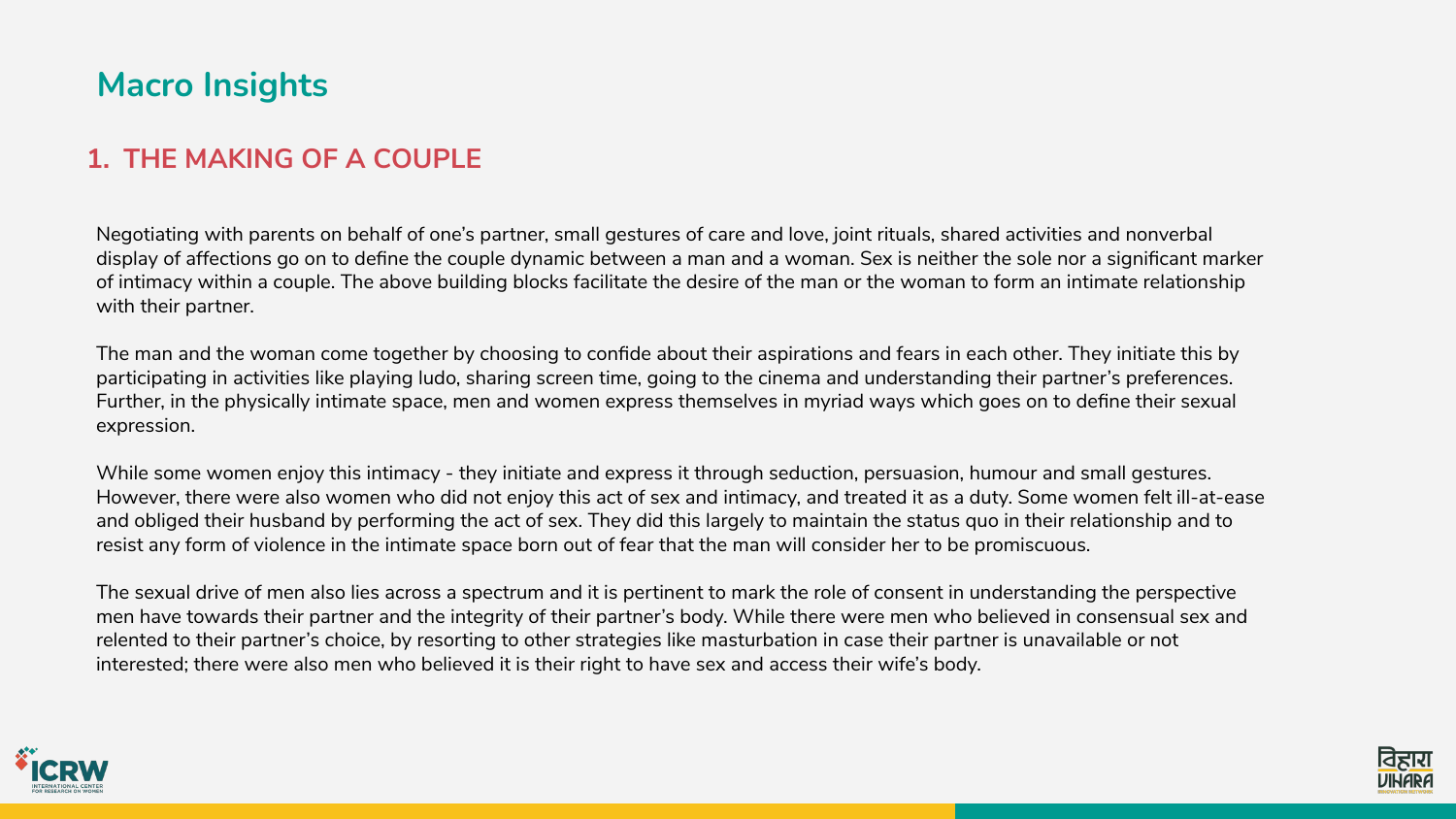### **2. FIRST CHILD, IS A TEST OF FERTILITY AND VIRILITY; SECOND CHILD FOR STABILITY**

A young couple in their nascent years of marriage faces immense social pressure to bear the first child, without even rationalising the burden of parenthood. This social norm is a non-negotiable for most couples. However, there were some couples who were able to resist this pressure in order to maintain the financial stability of the household and/or out of concern for their partner's health, albeit for a short while.

Post the first child, couples deliberate on their family's financial stability to secure the future immediately for their first child and then for their subsequent children, which works as a motivation for spacing. Couples expressed that they would prefer to have fewer and healthier children, in turn waiting for the first born to be stable in terms of health, nutrition and biological development, before having their second child. Further, readiness of the woman's body to bear another child was a consideration that couple sometimes made to space their consequent child.

Desire for upward mobility, in terms of education and financial stability for their children has created an intent for spacing among couples. There were clear articulations by both men and women to space their subsequent children, stemming from their desire to have more tangible resources and determinants of progress in life, such as a pakka house, ample money for private education, and self-employed leading to increased disposable income.

These trends counter the popular perception that couples prefer to have more children as they were perceived to be additional labour.



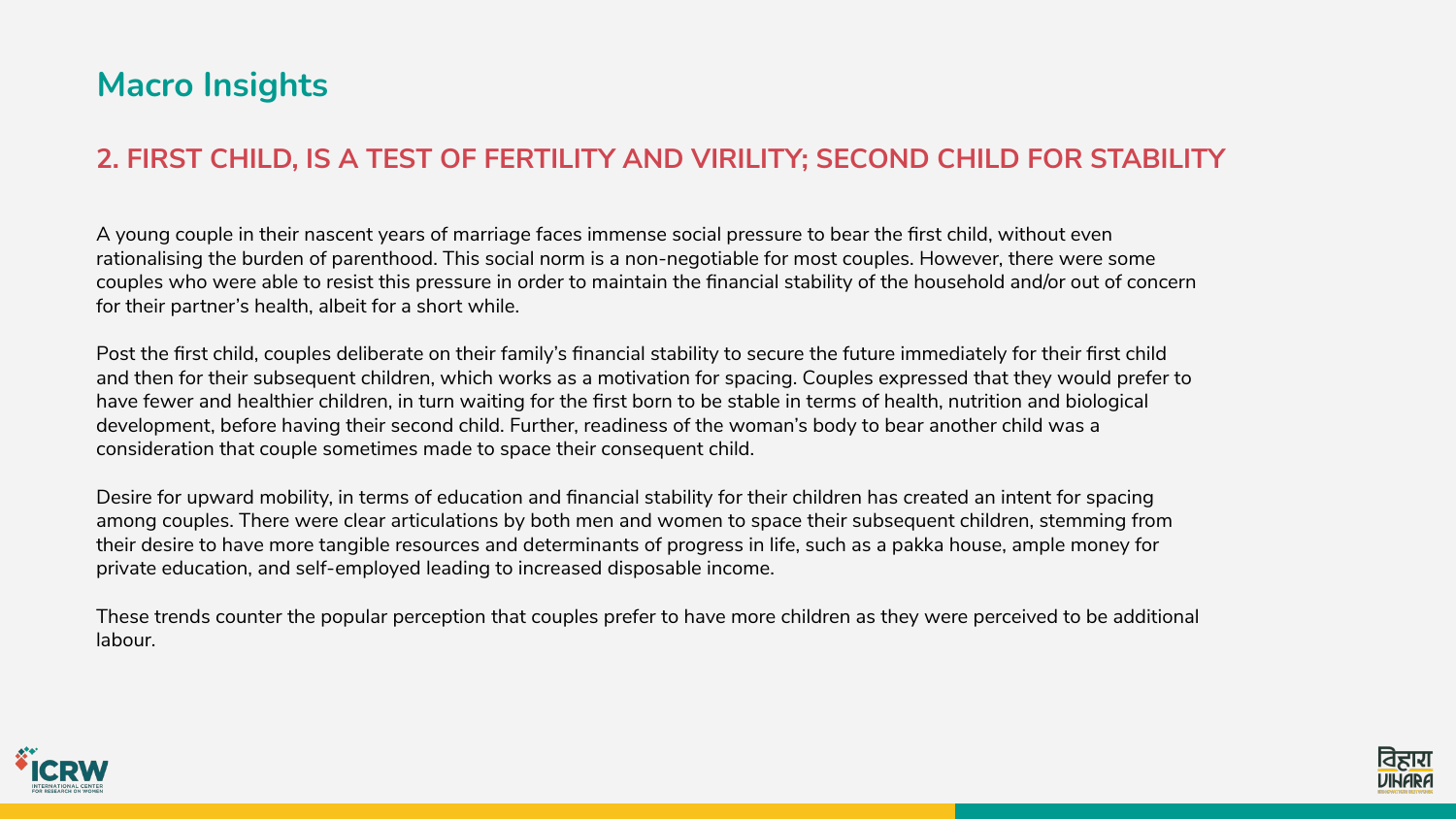### **3. ONCE INTENT TO SPACE/LIMIT ARISES, FAILURE/REJECTION OF TRADITIONAL METHODS IS WHERE METHOD EXPERIMENTATION BEGINS**

Once intent to space is established, a couple may either opt for self-actionable traditional methods or take on a path of method experimentation. The couple may practice and try to confirm the effectiveness of traditional methods over modern contraceptives but when they perceive or acknowledge a failure of traditional method, only then they venture into method experimentation.

**Traditional methods** are learned osmotically by an individual over their life journey. The awareness regarding these methods is gained through one's immediate family, peer group, culture and/or surrounding community. These are self-actionable, as there are little to no external barriers nor dependencies, such as financial constraint or ready access, that prevent one from practicing these methods, apart from control over one's own body during sexual intercourse.There is no social stigma around these methods are they are culturally prescribed methods for pregnancy prevention. Based upon the above, traditional methods include calendar method, withdrawal method and abstinence.

**Method experimentation** is the use of a mix of traditional methods and modern contraceptives, use of multiple modern contraceptive methods alone. Modern contraceptives carry considerable social stigmas, discomfort and fears of side effects associated with their continued or even one time use.

**Failure/Rejection of traditional methods is triggered by the following:** / Perceived lack of self-control by either oneself or one's partner to abstain from sexual intercourse. / Perceived high risk of failure by one partner or the couple due to unplanned pregnancies, abortions, or perceived financial / constraints to provide for additional offsprings during the process of family planning. / High intent for limiting once the couple has achieved their ideal family size and sex composition as they had planned. / To maintain the desired sexual frequency



- 
- 
- 

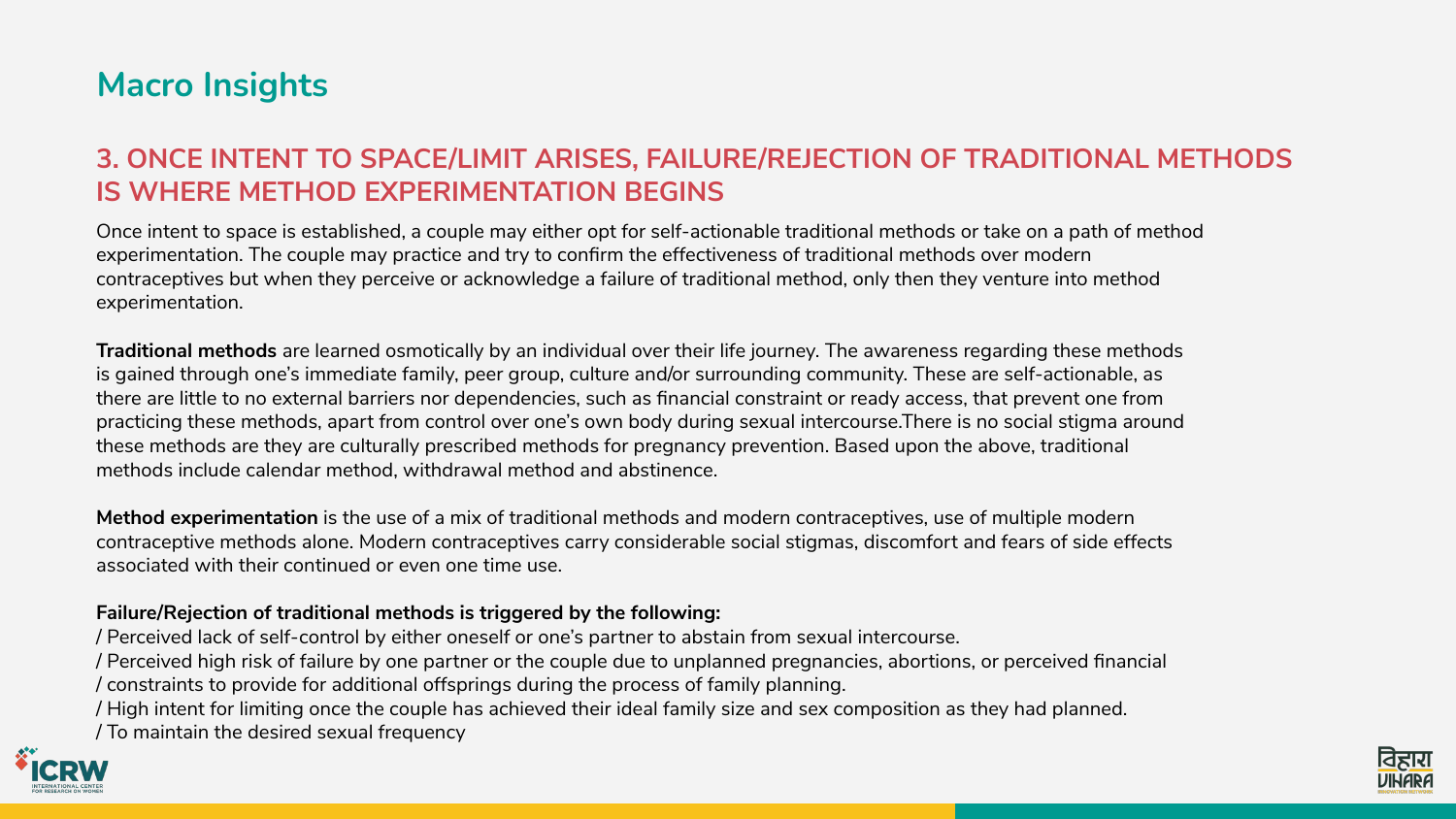## **4. COUPLE DYNAMICS DICTATE PARTICIPATORY OR NON- PARTICIPATORY EXPERIMENTATION**

Spousal communication is a critical marker, of couple dynamics, for couples to maintain a healthy and bipartisan relationship as this proves to be the foundational grounding for their journey of experimentation to adopt a limiting/spacing method ideal for them. Albeit, not every couple is able to apply this and hence experimentation may turn to be in discordance or non-participatory. When a couple goes through a path of method experimentation, there lies a gradation within which they exhibit changing behaviours aligned with their level of spousal communication around intent to space and method choice. On one extreme lies **participatory experimentation** where the husband and wife display high spousal communication and come together to choose a method that is best for both of their bodily needs and suitable to their fertility aspirations. On the opposite end, **non-participatory experimentation** is dominated by the male ,wherein the decisions made by him consequently puts his body and his comfortability over his wife's. Most couples do not fall precisely on the extreme ends but demonstrate a majority of traits from either end of the spectrum.

### **Traits of participatory experimentation are as follows:**

- / Discussion of the side effects of modern contraceptive methods / Collective need to minimize health risks
- / Demonstrating concern for their partner's body
- / Care for partner's comfortability before choosing a modern contraceptive method

### **Whereas, traits of non-participatory experimentation are as follows:**

- / Little to no knowledge perusal for side effects
- / Sole decision making by one partner
- / Disregard for female body displayed by the male partner
- / Use of multiple methods without complete follow through of the process / Irregular use of a method
- / Severe health risks due to non-consensual misuse
- / Maintaining desired frequency of sexual intimacy



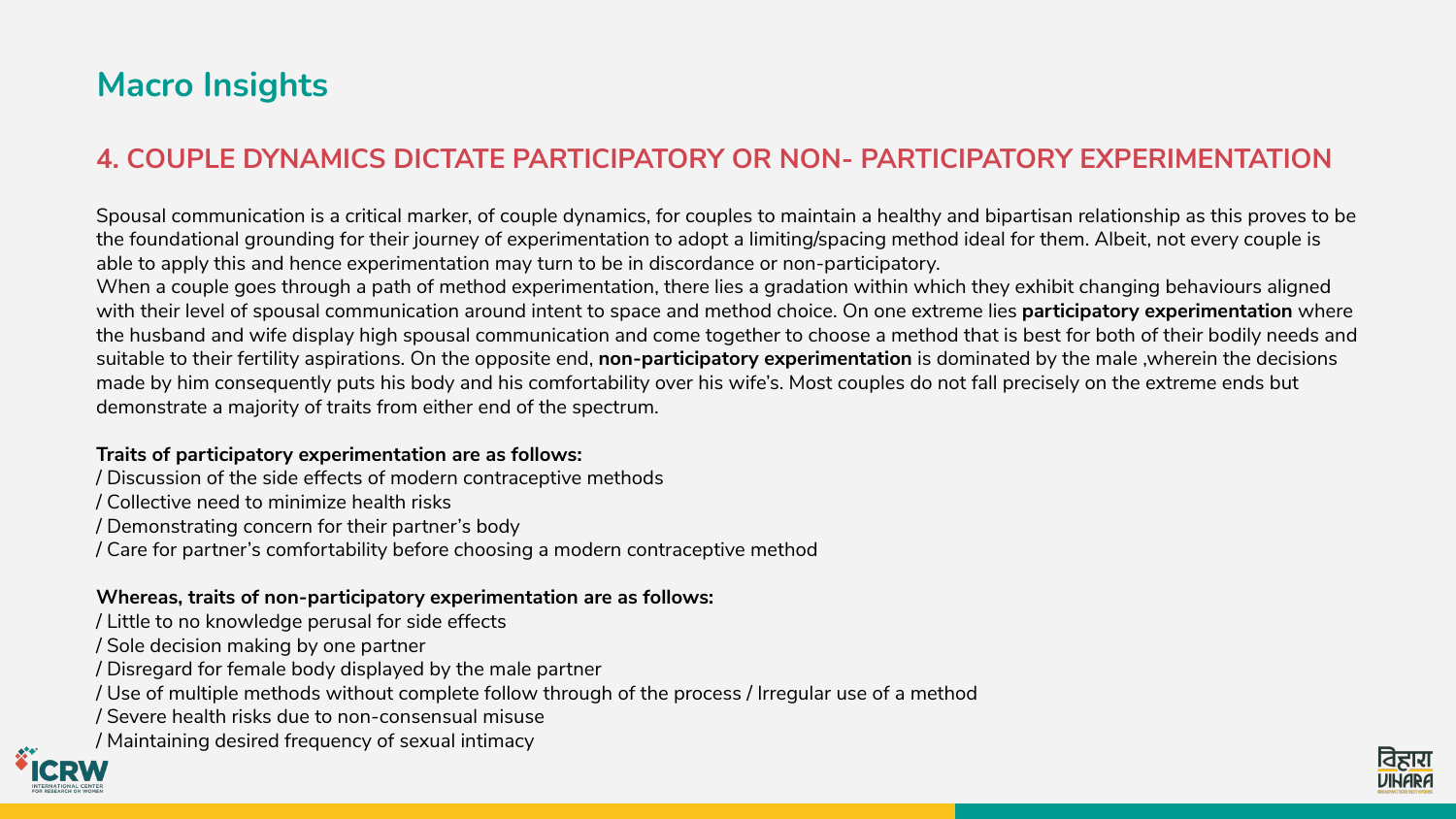### **5. LONG LASTING IMPLICATIONS OF RISKY SHORT TERM EXPERIMENTATION**

Implications of method experimentation are determined by both the actual experience of use that the couples undertake as well as the understanding they gather from others' experiences. The couples evidently present three scenarios which have formidable long-lasting implications;

A. Couple chooses one modern contraceptive, which turns out to be ideal for them, and leads them to a path of progression, towards modern

- FP uptake.
- 
- method.

B. The couples may experiment with one or more modern contraceptives in a random manner without complete follow through of any one method. Having experienced failure of traditional methods, these couples switch from one modern contraceptive to another, without understanding the actual biological repercussions. These methods fails them in the form of unplanned pregnancies and health consequences such as vaginal infections and bleeding, immense pain and discomfort, hot flashes, nausea were common across sites and parities. C. A bad experience causing serious health implications can set the couple to completely strike off a modern contraceptive, from their already limited choice basket, and make them extremely apprehensive about continuing its use. The couple will return to traditional methods that they have experienced no side-effects of, and may not return to another modern contraceptive till there is another failure of this traditional



Moreover, the ecosystem that surrounds the couple plays a dominant role in the their journey of experimentation. Apart from scientific and medical knowledge, the opinions or experiences of their peers and relatives on the same life path affects this experimentation process. In the light of a couple's already limited knowledge, an experience of a peer or a relative, sometimes based on mere hearsay, goes on to then dictate the couple's preferences. The couple usually weighs the choices made by others, especially when it comes to modern contraceptives and contemplates the choice they will then make. It is pertinent to note that conversations around contraception and methods are highly removed from the public and a lot of times the private sphere as well. The questions that young men and women may have about their bodies and contraceptive use may be inhibited to escape the already hushed private sphere and is therefore marred with assumptions and inaccuracy.

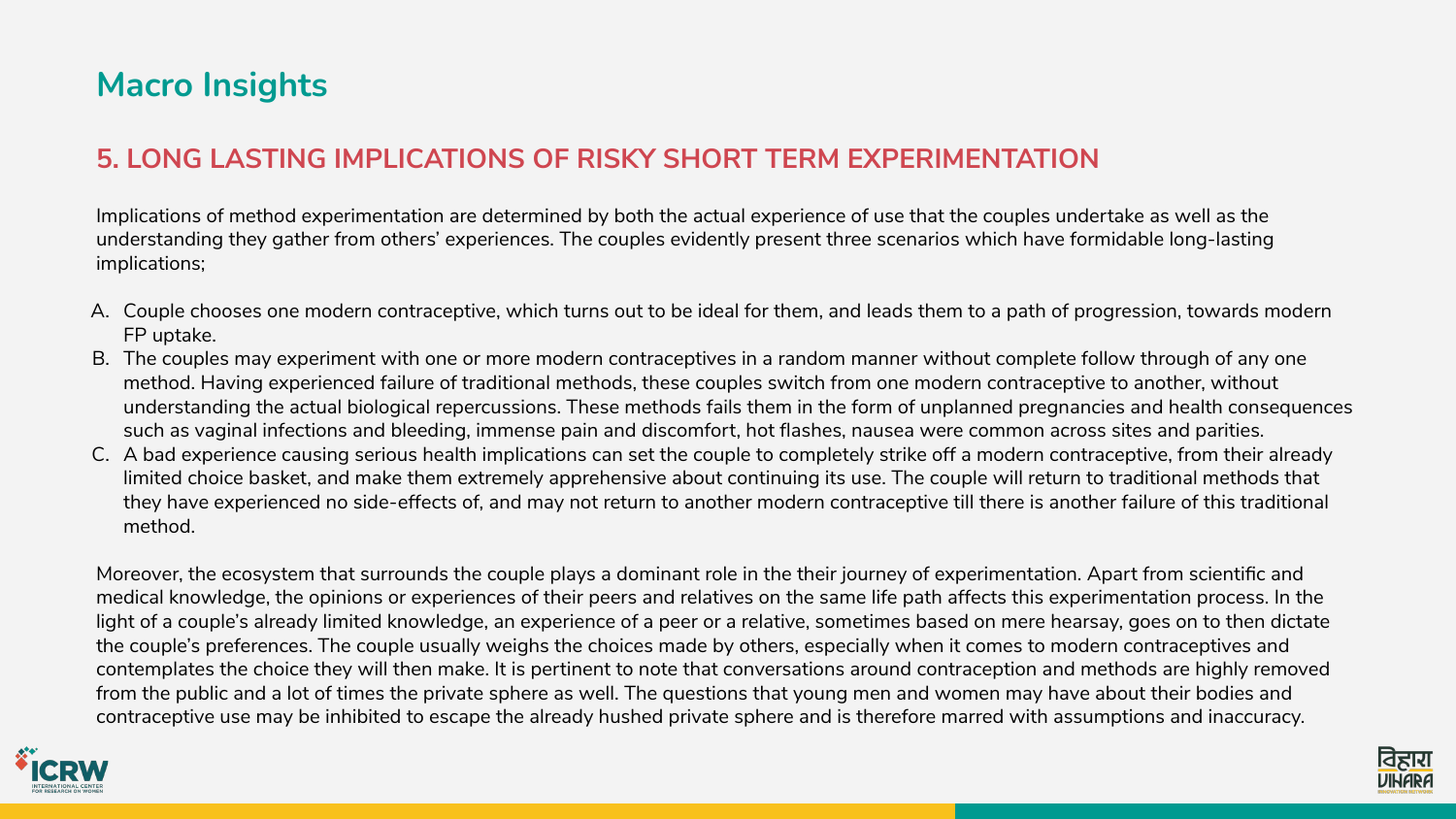### **6. THE TRAUMA OF SCATTERED KNOWLEDGE**

The severe lack of knowledge, that originates in adolescence, forms a haze around one's own reproductive system, that continues to widen and has consequential effects in different critical stages of development and major life events of men and women especially during sex and childbirth.

This haze is never fully clarified and demonstrates itself in severe physiological imprints on the woman's body, a sign of repeated health crisis caused by use of multiple/competing contraceptive methods without in-depth knowledge of use. With limited control over decision-making around their own bodies', women do not get adequate time to recover from them. In addition to this, psychological trauma is induced due to unplanned pregnancies and distress caused by abortions. Further, men and women, narrated differential as well as inaccurate understanding of their risk window of the wife's fertile period. In the case of withdrawal, men do not consider the chance of pre-ejaculation.

Even though there are discussions held with the intent of gaining adequate knowledge, they are often in silos within gendered friend groups, and rarely provide enough clarity for men and women. Even HSAs who have the potential to disseminate knowledge, assume that a married woman already has knowledge of her own body and menstrual health and that her job is restricted to ante and postnatal information sharing.



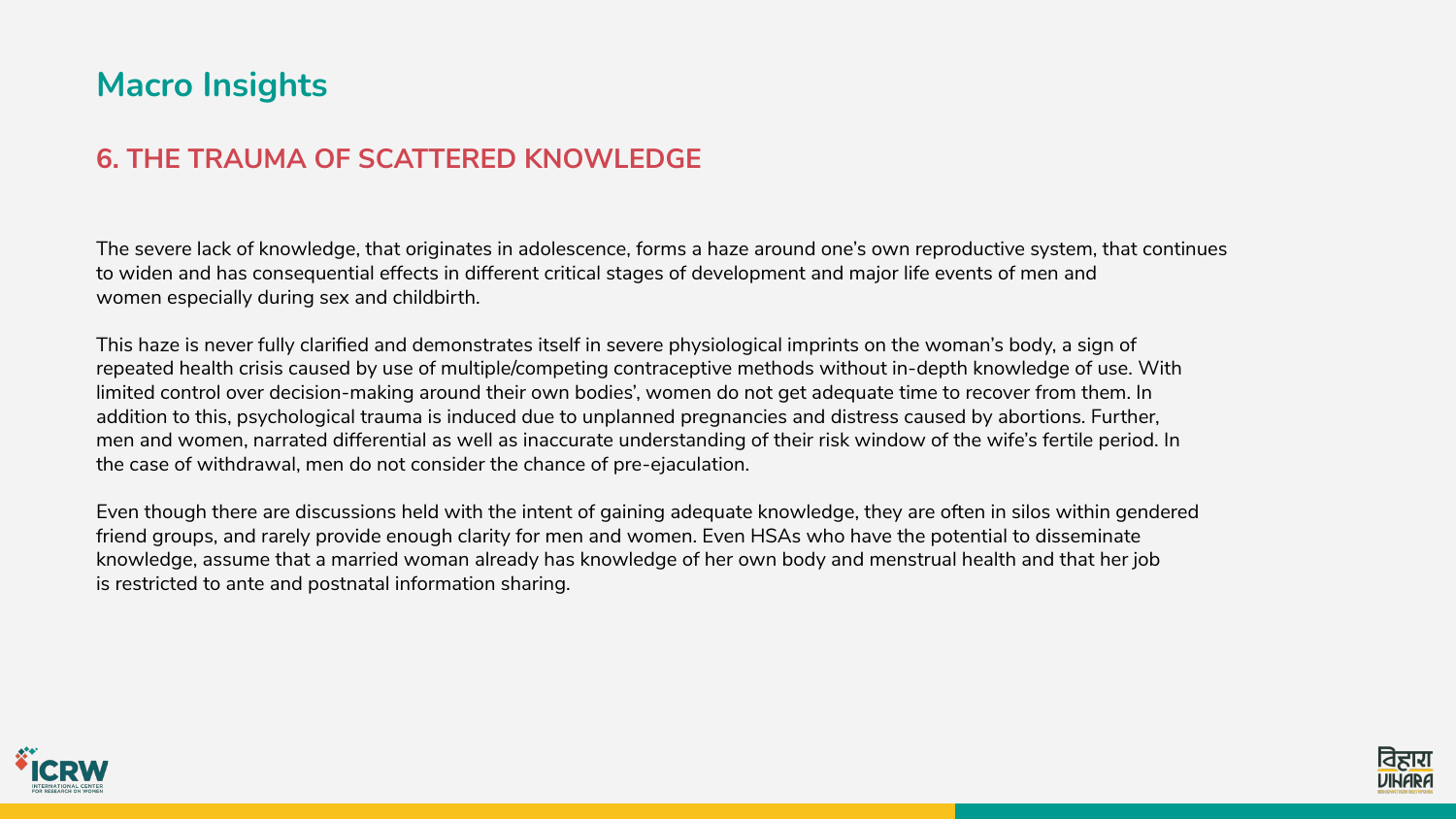### **7. THE BURDENS AND PRIVILEGES OF BEING THE 'IDEAL' PROVIDER**

Men are assumed to embody the role of a protector and a provider at a young age which is accentuated even more when they progress into the marital stage of their life. Given this burden of labour, men rationalise the prioritising of their body, strength and health over their partner's, under the pretext of being the ideal male: a good provider. As a result, w women's bodies are also scarred with repeated physiological and psychological imprints of trauma due to the gender normative positioning of male bodies over female bodies. Conversely, the man expects the woman to be an ideal wife, mother, and a daughter-in-law. This belief is further emboldened by the societal boxing of gender roles.

Further, difficult life circumstances, accompanied with a sense of burdened autonomy, men are pushed to develop a 'certain manhood' which they are neither equipped nor prepared to take on. Many male respondents spoke of their father's death and a recurring illness in the family, pushing them to assume the role of a male head in the absence of any other adult male figures. Women too encourage men to take the prerogative for ensuring household's financial stability and securing their own and their child's future. Inability to provide sufficiently emerged as a key conflict point for couples, rendering the partnership unstable.